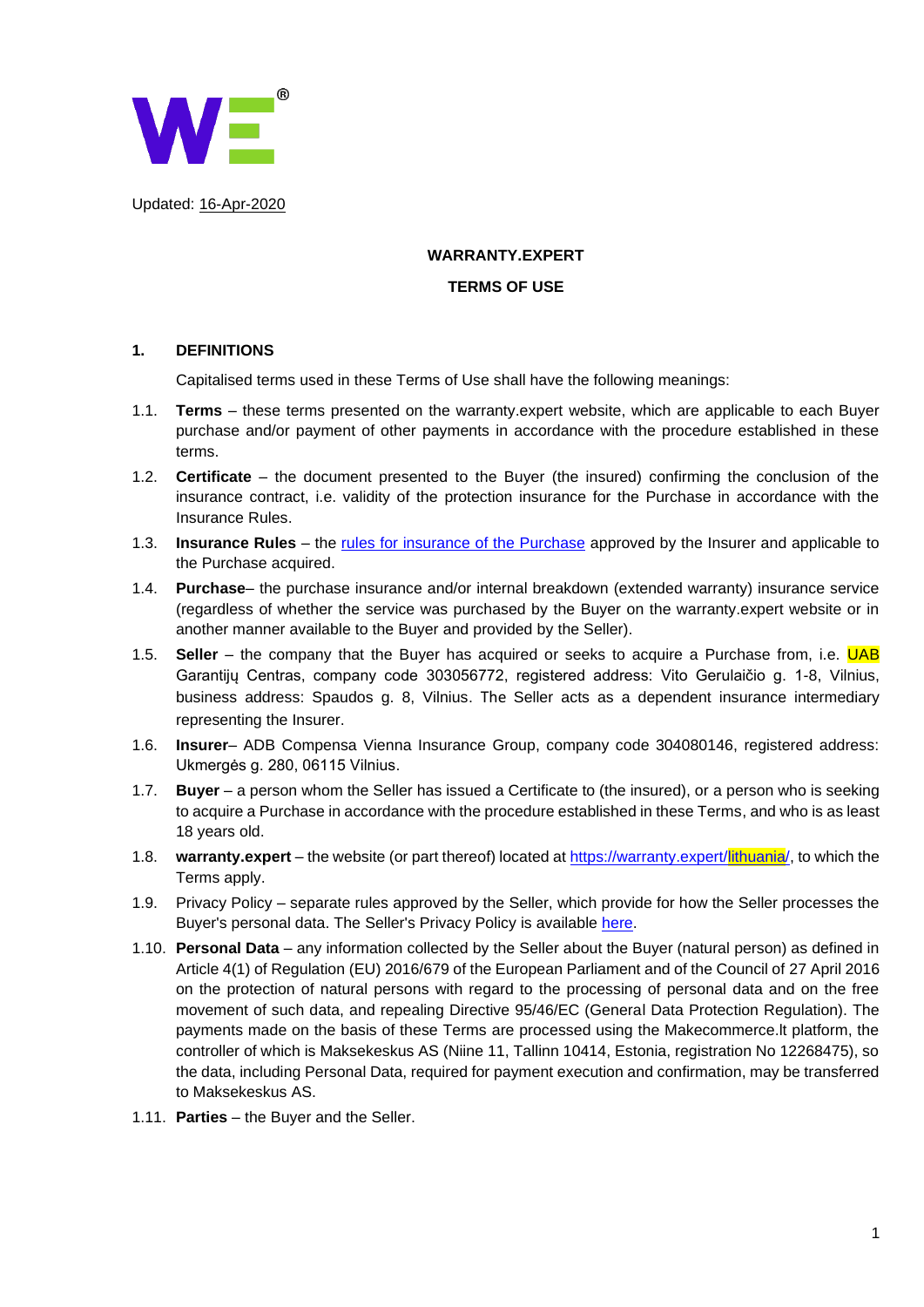### **2. GENERAL PROVISIONS**

- 2.1. These Terms are a binding document for the Parties, establishing the rights and obligations of the Parties, the conditions for acquisition of the Purchase and/or payment of other payments, liability of the Parties, and other conditions related to acquisition of the Purchase and/or protection insurance for the Purchase.
- 2.2. The Buyer can only acquire a Purchase or perform other actions related to Purchase protection insurance on the warranty.expert website after: (i) agreeing to the Terms (once the Buyer confirms agreement to the Terms, he or she undertakes to comply with them and perform them); (ii) becoming acquainted with the Privacy Policy and confirming that he or she understood it. In the event that the Buyer acquires a Purchase through the warranty.expert website, the Buyer must additionally agree to the Insurance Rules. If the Buyer refuses to confirm agreement and/or acquaintance with the aforementioned rules (policies), the Buyer does not have the right to perform the corresponding actions on the warranty.expert website.
- 2.3. The Seller reserves the right to change, amend or supplement these Terms at any time. The Buyer shall be informed about any changes to the Terms on the warranty.expert website. Changes to the Terms shall take effect after their publication on the warranty.expert website. If the Buyer uses the warranty.expert website in any way after the publication of changes to the Terms, it shall be deemed that he or she agrees to all changes to the Terms.

# **3. ACQUISITION OF A PURCHASE**

- 3.1. When a Buyer is seeking to acquire a Purchase through the warranty.expert website, the Seller undertakes to sell the Purchase and issue a Certificate in accordance with the procedure established in these Terms, and the Buyer undertakes to pay the Seller in a proper and timely manner.
- 3.2. In order to acquire a Purchase, the Buyer, after receiving a link for payment for the Purchase from the Seller by e-mail or SMS and accessing the warranty.expert website, must:
	- 3.2.1. mark that he or she has agreed to/become acquainted with the Terms, the Privacy Policy and the Insurance Rules;
	- 3.2.2. click the "Pay" button to enter the MakeCommerce. It payment platform, where payments are processed;
	- 3.2.3. select a payment method and make the payment using Swedbank, SEB or Luminor electronic banking services or a Visa or MasterCard payment card.
- 3.3. The Purchase can only be acquired after paying for it in advance.
- 3.4. The price of the Purchase is given in euros. According to Article 27 of the Republic of Lithuania Law on Value Added Tax, insurance services (including services related to insurance services) are not subject to value added tax (VAT).
- 3.5. The Purchase is sold at the price valid at the time of payment.
- 3.6. The payment made by the Buyer will be deemed to have been duly made from the moment the appropriate amount is credited to the Seller's bank account.
- 3.7. In all cases, the validity of the insurance coverage is linked to payment of the entire premium or the first instalment, i.e. the insurance coverage only becomes effective after the Buyer pays the entire premium or the first instalment, regardless of whether the Certificate stipulates that the entire premium or the first instalment must be paid on the date of issue of the Certificate, or the Certificate provides for deferral of the premium or the first instalment. If the Buyer pays the entire premium or the first instalment after the deadline for paying the premium provided for in the Certificate, the insurance coverage does not become effective, and the premium that was paid late is returned to the Buyer at the request of the Buyer.
- 3.8. Payment of the insurance premium (or the first instalment thereof) means the Buyer's confirmation that:
	- 3.8.1. before being issued the Certificate, the Buyer was duly acquainted with the Terms, the Privacy Policy and the Insurance Rules;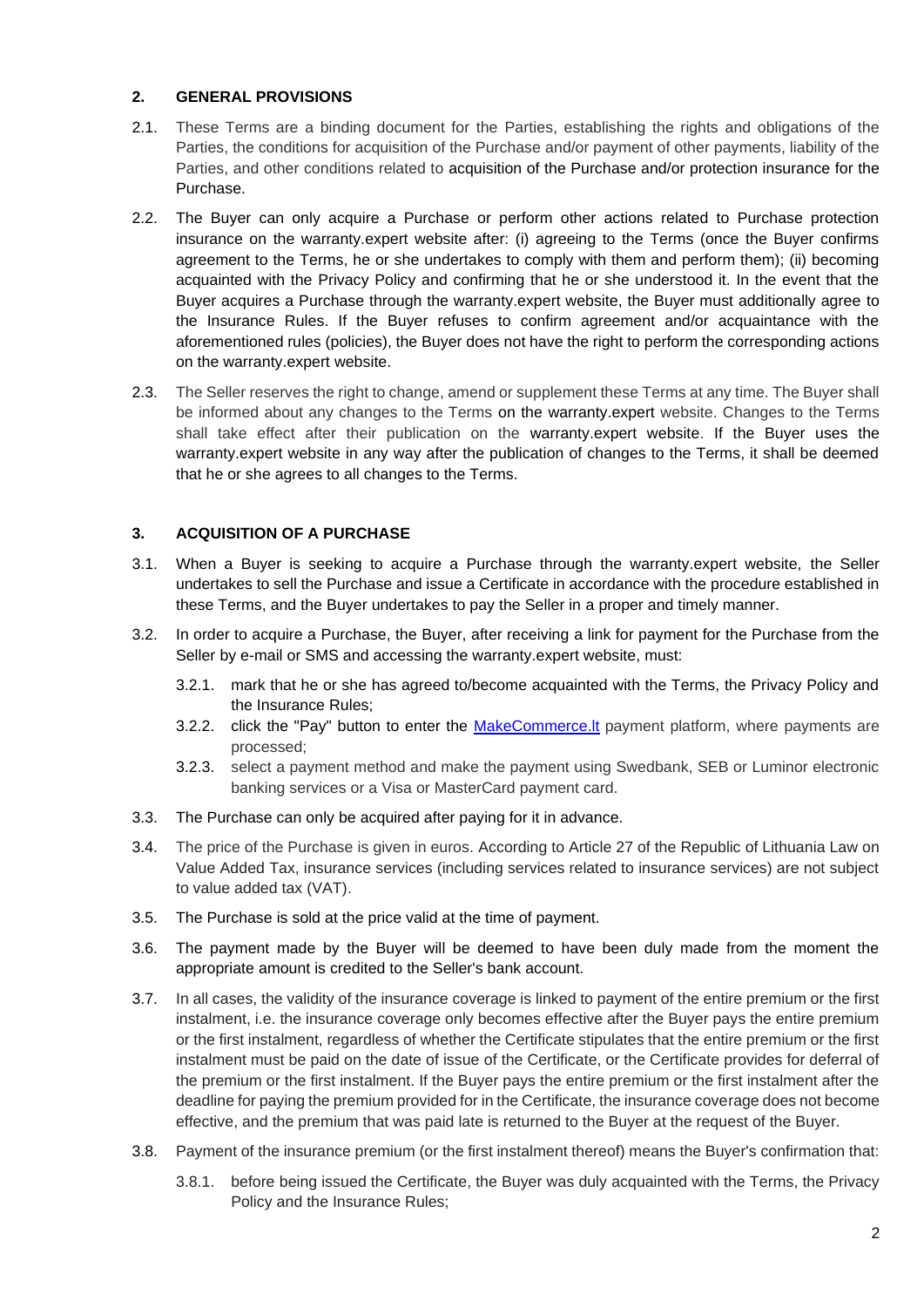- 3.8.2. all of the conditions of the Terms and the Privacy Policy, as well as the insurance conditions (the conditions of the Insurance Rules, the Certificate and the annexes to the Certificate, if any), are clear and understandable to the Buyer;
- 3.8.3. the Buyer does not have any comments regarding the insurance conditions;
- 3.8.4. all of the data specified in the Certificate (and its annexes, if any) are correct.
- 3.9. The Certificate is issued electronically and is valid without the Buyer's signature. The Certificate is stored in electronic format.
- 3.10. The Insurance Rules and the Certificate are the Buyer's insurance documents. The insurance documents and other purchase documents (if any) are provided to the Buyer on the warranty.expert website and/or at the e-mail address provided by the Buyer.

## **4. PAYMENT OF OTHER PAYMENTS RELATED TO PURCHASE PROTECTION INSURANCE**

- 4.1. The Seller provides the Buyer with the possibility to pay certain payments related to Purchase protection insurance on the warranty.expert website, such as: (i) pay an insurance premium instalment for a Certificate; (ii) pay an unconditional deduction; (iii) pay other surcharges. The Buyer can make these payments regardless of whether the Purchase was acquired on the warranty.expert website on the basis of these Terms, or in another manner available to the Buyer and provided by the Seller.
- 4.2. In order to pay other payments related to Purchase protection insurance, the Buyer, after receiving a link for payment for the Purchase from the Seller by e-mail or SMS and accessing the warranty.expert website, must:
	- 4.2.1. mark that he or she has agreed to/become acquainted with the Terms and the Privacy Policy;
	- 4.2.2. click the "Pay" button to enter the MakeCommerce. It payment platform, where payments are processed;
	- 4.2.3. select a payment method and make the payment using Swedbank, SEB or Luminor electronic banking services or a Visa or MasterCard payment card.
- 4.3. The provisions of point 3.4–3.6 of these Terms shall apply, mutatis mutandis, to this Section.

### **5. RIGHTS AND DUTIES OF THE PARTIES**

- 5.1. The Seller undertakes:
	- 5.1.1. to make it possible to use the warranty.expert website, i.e. to acquire a Purchase and/or make other payments related to Purchase protection insurance;
	- 5.1.2. to store the Buyer's Personal Data and process them in accordance with the procedure established in the Privacy Policy and applicable legislation.
- 5.2. The Seller has the right:
	- 5.2.1. in the event of significant circumstances, to temporarily or completely suspend operation of the warranty.expert website (or part thereof) without notifying the Buyer in advance;
	- 5.2.2. to restrict or suspend, without notice, the Buyer's ability to use the warranty.expert website if the Buyer tries to damage the operation, stability and security of the website or violates the obligations of the Buyer provided for in these Terms;
	- 5.2.3. to change the Terms and the prices of the Purchase and/or other payments related to Purchase protection insurance, and to make any other changes related to the warranty.expert website at its own discretion.
- 5.3. The Buyer undertakes:
	- 5.3.1. to provide correct information, including the Personal Data required for the acquisition of the Purchase and/or the payment of other payments related to Purchase protection insurance;
	- 5.3.2. to confirm, in accordance with the procedure established in these Terms, that he or she has become acquainted with and/or agrees to these Terms, the Privacy Policy and/or the Insurance Rules and must comply with them;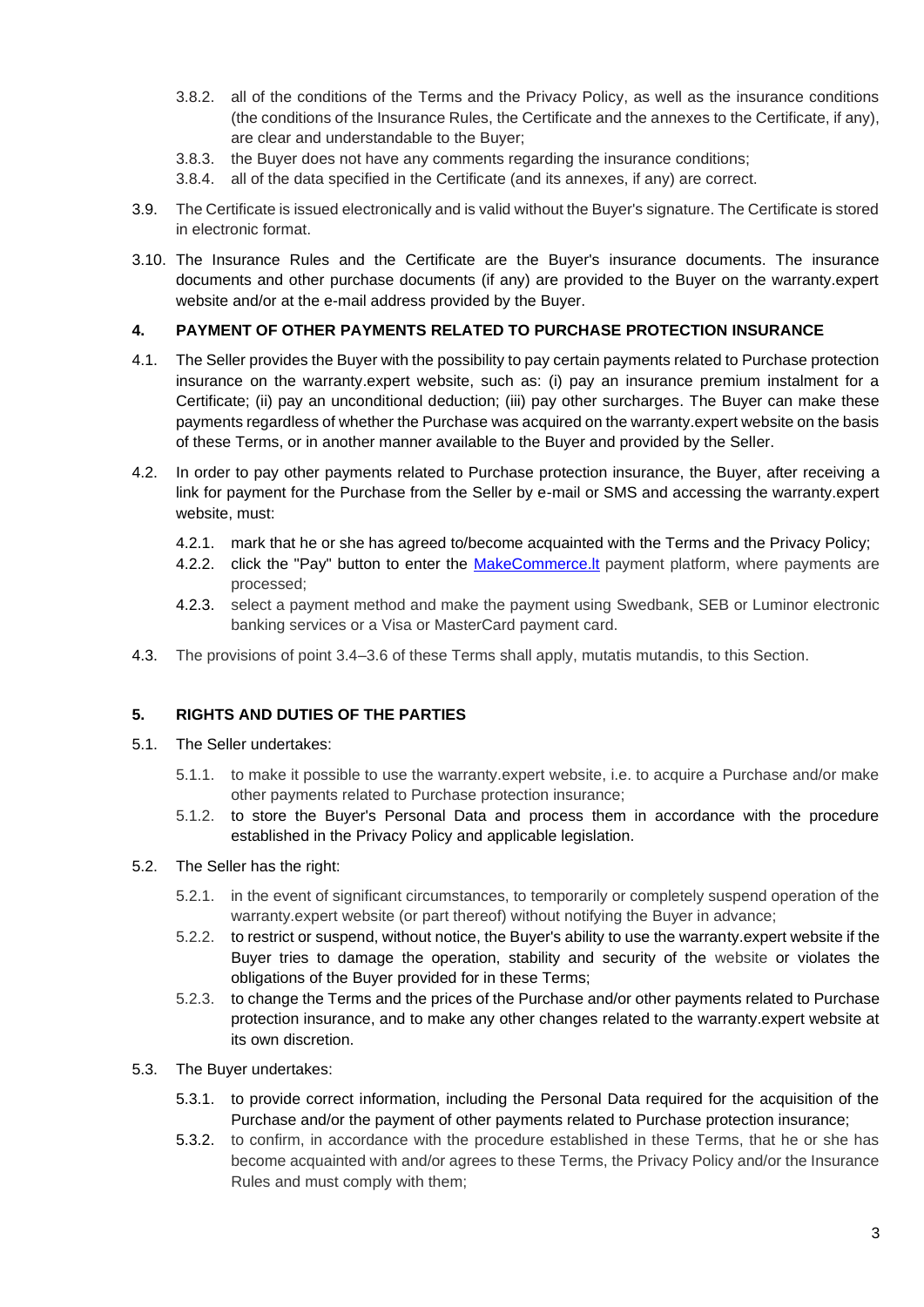- 5.3.3. to cooperate with the Seller in resolving issues related to the Purchase and its protection insurance.
- 5.4. The Buyer has the right:
	- 5.4.1. to acquire a Purchase or perform other actions related to Purchase protection insurance in accordance with the procedure established in these Terms;
	- 5.4.2. to demand from the Seller fulfilment of the obligations assumed under these Terms.

## **6. TERMINATION OF INSURANCE COVERAGE AT THE INITIATIVE OF THE BUYER**

- 6.1. A Buyer who has acquired a Purchase on the basis of these Terms has the right to unilaterally terminate the validity of the Certificate at any time by notifying the Seller in writing thereof in the manner specified in point 6.2. of the Terms. In this case, the premiums paid are not refunded to the Buyer, since the insurance coverage is considered to have been provided until the moment of said termination.
- 6.2. In order to terminate a Certificate, the Buyer must contact the Seller by e-mail at [vilnius@warranty.expert,](mailto:vilnius@warranty.expert) sign the form received and send it to the Seller. The Certificate is terminated 15 days after the date of receipt of the Buyer's request.
- 6.3. Other grounds for the validity and expiration of a Certificate are provided in part 9 of the Insurance Rules.

## **7. RIGHT TO WAIVE INSURANCE COVERAGE**

- 7.1. In accordance with point 7.6.1. of the Insurance Rules, the Buyer has the right to waive insurance coverage within 30 days of the Certificate being issued. In this case, the full insurance premium paid is refunded.
- 7.2. In order to waive insurance coverage, the Buyer must contact the Seller by e-mail at [vilnius@warranty.expert,](mailto:vilnius@warranty.expert) sign the form received and send it to the Seller. In this case, the Certificate is terminated immediately.

# **8. LIABILITY OF THE PARTIES**

- 8.1. The Parties shall be liable for non-performance or improper performance of their obligations in accordance with the procedure established by the legislation of the Republic of Lithuania. Each Party must compensate for substantiated direct damages caused by the actions thereof to the other Party.
- 8.2. The Seller shall only be liable for warranty.expert website malfunctions and the resulting damage to the Buyer or third parties in the event that said damage was caused by the Seller's intentional actions.
- 8.3. The Seller shall not be liable for non-provision or improper provision of the services on the warranty.expert website and/or damage caused to the Buyer if this occurred due to the fault of third parties or due to circumstances that the Seller could not have controlled and reasonably foreseen at the time of acquisition of the Purchase and/or payment of other payments related to Purchase protection insurance, and could not have prevented the occurrence or consequences of.
- 8.4. By agreeing to these Terms, the Buyer confirms that the data provided thereby, including Personal Data, is correct.
- 8.5. The Buyer understands and acknowledges that he or she is responsible for the transfer of data, including Personal Data, to third parties. If the services of the warranty.expert website are used by a third party (using the Buyer's data), the Seller shall consider this person to be the Buyer and all related obligations shall lie with the Buyer.
- 8.6. The Seller is released from any liability in cases where losses arise due to the fact that the Buyer did not actually read these Terms, the Privacy Policy, the Insurance Rules and/or other information provided to the Buyer, even though he or she was given the opportunity to do so.